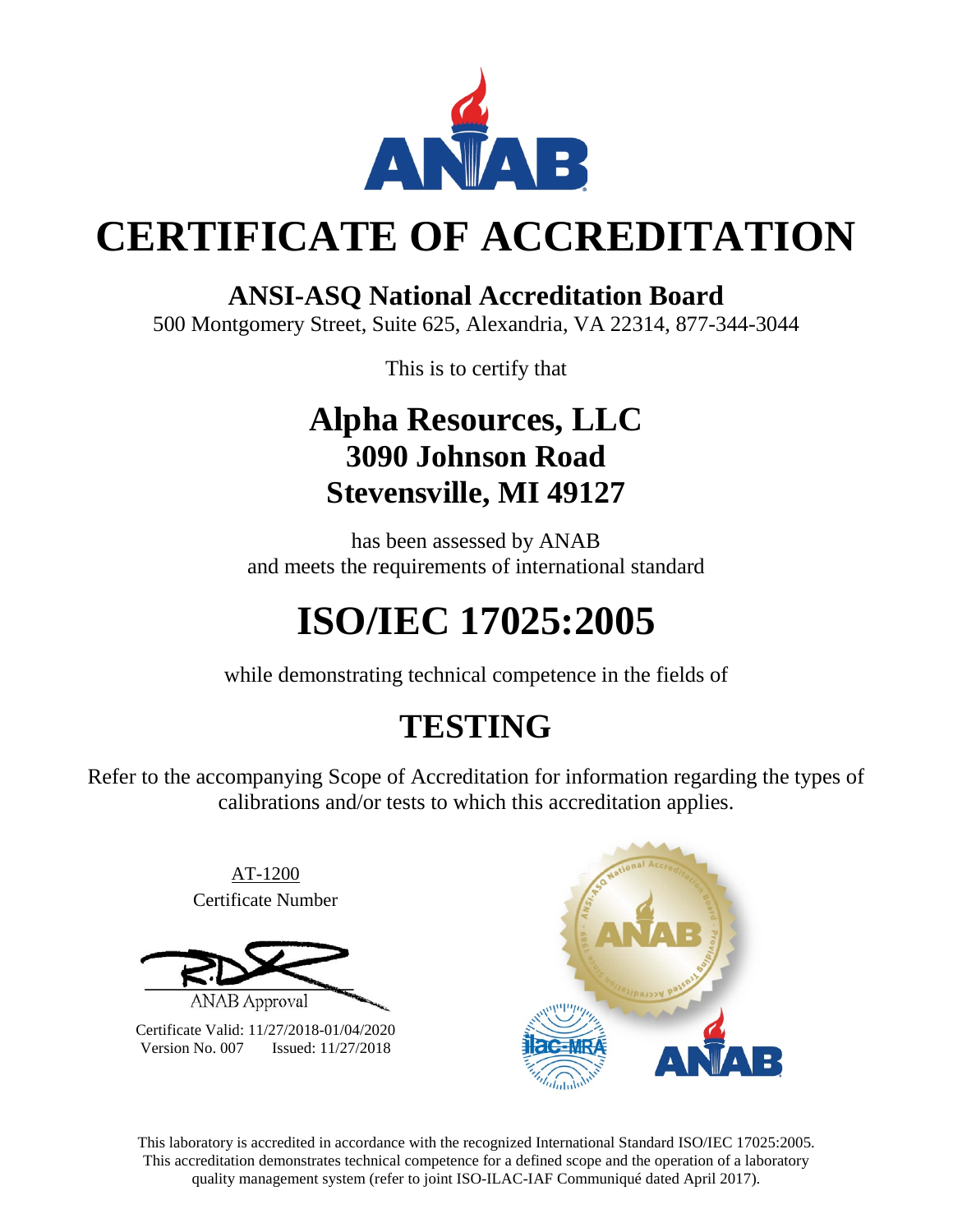

### **SCOPE OF ACCREDITATION TO ISO/IEC 17025:2005**

### **Alpha Resources, LLC**

3090 Johnson Road Stevensville, MI 49127 Keith Bonner Phone: 269-465-5559 [keith@alpharesources.com](mailto:keith@alpharesources.com) [www.alpharesources.com](http://www.alpharesources.com/)

#### **TESTING**

Valid to: **January 4, 2020** Certificate Number: **AT-1200**

**Chemical**

| <b>Specific Tests and/or</b><br><b>Properties Measured</b> | Specification, Standard,<br><b>Method, or Test Technique</b> | <b>Items, Materials or</b><br><b>Product Tested</b>       | <b>Key Equipment or</b><br><b>Technology</b>                |
|------------------------------------------------------------|--------------------------------------------------------------|-----------------------------------------------------------|-------------------------------------------------------------|
| Carbon                                                     | <b>ASTM E 1019</b>                                           |                                                           | Steel, Iron, Nickel and Cobalt Eltra CS-800, and/or CS-2000 |
|                                                            | <b>ARI-033</b>                                               | <b>Alloys</b>                                             | Leco CS-444 Determinator                                    |
| Sulfur                                                     | <b>ASTME</b>                                                 | Steel, Iron, Nickel &                                     | CS-800 and/or CS-2000 and                                   |
|                                                            | 1019                                                         | Cobalt                                                    | $CS-$                                                       |
|                                                            | <b>ARI-033</b>                                               | <b>Alloys</b>                                             | 444 Determinator                                            |
| Oxygen                                                     | <b>ASTME</b>                                                 | Steel, Iron, Nickel &                                     | Eltra ONH                                                   |
|                                                            | 1019                                                         | Cobalt                                                    | 2000                                                        |
|                                                            | <b>ARI-034</b>                                               | <b>Alloys</b>                                             | Leco TC-436 Determinator                                    |
|                                                            | <b>ASTME</b>                                                 | Steel, Iron, Nickel &                                     | Eltra ONH                                                   |
| Nitrogen                                                   | 1019                                                         | Cobalt                                                    | 2000                                                        |
|                                                            | <b>ARI-034</b>                                               | <b>Alloys</b>                                             | TC-436 Determinator                                         |
|                                                            |                                                              | Steel                                                     | Eltra ONH                                                   |
|                                                            | Modified ASTM                                                |                                                           | 2000                                                        |
|                                                            | E1019/E1447                                                  |                                                           | Eltra                                                       |
| Hydrogen                                                   | ARI-036                                                      |                                                           | Elementrac                                                  |
|                                                            |                                                              |                                                           | ONHp                                                        |
|                                                            |                                                              |                                                           | RH-404 H-Determinator                                       |
| Oxygen                                                     | <b>ASTME</b>                                                 | Titanium                                                  | Eltra ONH                                                   |
|                                                            | 1409                                                         |                                                           | 2000                                                        |
|                                                            | <b>ARI-034</b>                                               |                                                           | TC-436 Determinator                                         |
| Nitrogen                                                   | <b>ASTME</b>                                                 | Titanium                                                  | Eltra ONH                                                   |
|                                                            | 1409                                                         |                                                           | 2000                                                        |
|                                                            | <b>ARI-034</b>                                               |                                                           | TC-436 Determinator                                         |
| Hydrogen                                                   | <b>ASTME</b>                                                 | Titanium                                                  | Eltra ONH                                                   |
|                                                            | 1447                                                         |                                                           | 2000                                                        |
|                                                            | ARI-036                                                      |                                                           | RH-404 H-Determinator                                       |
| Carbon                                                     | <b>ASTME</b>                                                 |                                                           | Eltra CS-800                                                |
|                                                            | 1941                                                         | Refractory and Reactive<br><b>Metals and Their Alloys</b> | Leco CS-444                                                 |
|                                                            | ARI-033                                                      |                                                           |                                                             |